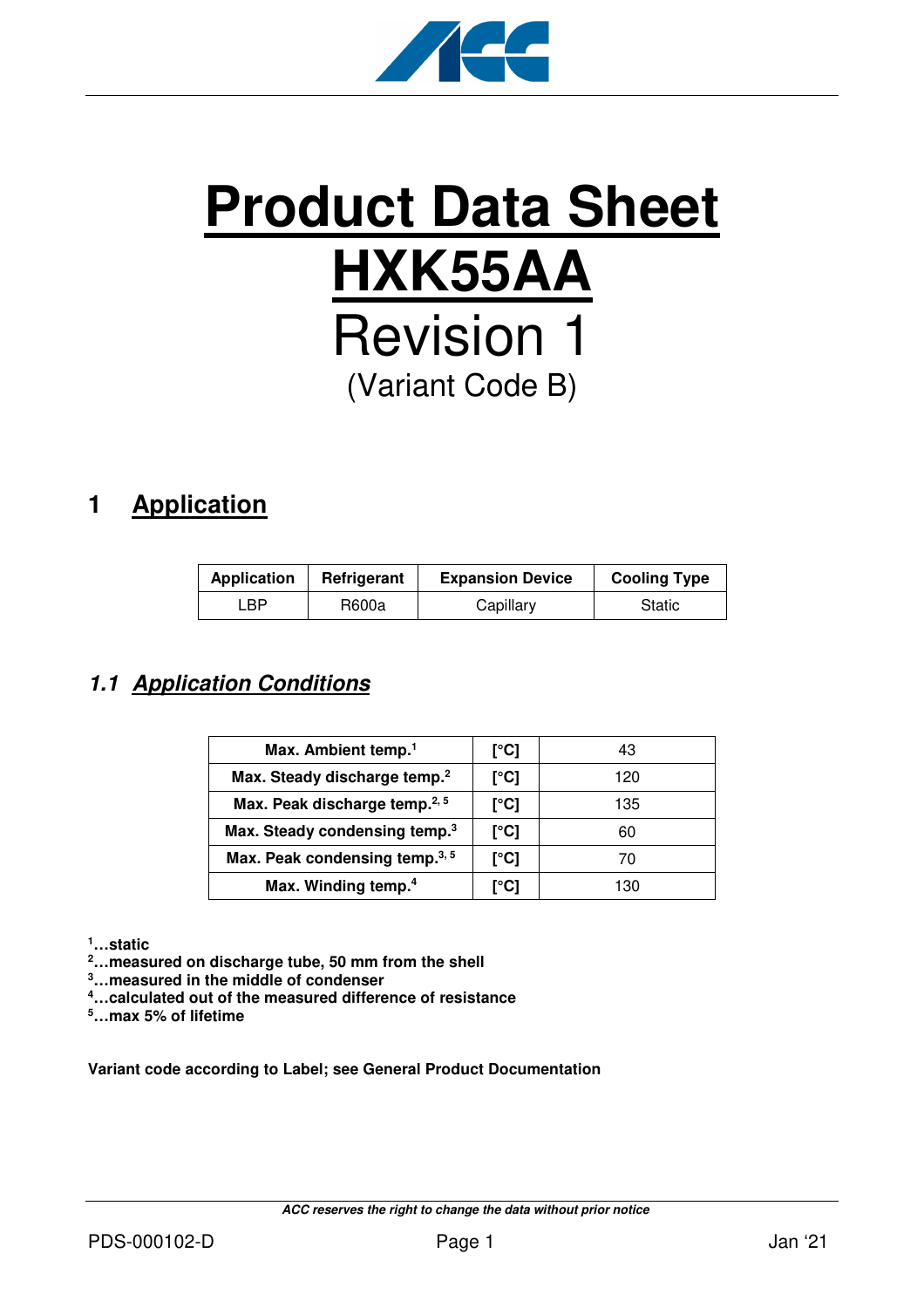

# **2 Mechanical Data**

| <b>Displacement</b>     | [cm <sup>3</sup> ] | 5,6         |
|-------------------------|--------------------|-------------|
| Net Weight <sup>1</sup> | [kg]               | 8,2         |
| Oil Type                |                    | mineral     |
| Oil Charge              | [ml]               | 165         |
| <b>Oil Viscosity</b>    | $[{\rm cst}]$      | 5           |
| <b>Suction muffler</b>  |                    | Semi direct |
| <b>Free Gas Volume</b>  | [cm <sup>3</sup> ] | 1550        |
| Length L                | [mm]               | 194,2       |
| Width W                 | [mm]               | 151,5       |
| <b>Height H</b>         | [mm]               | 167         |

**1 ...Compressor without accessories**



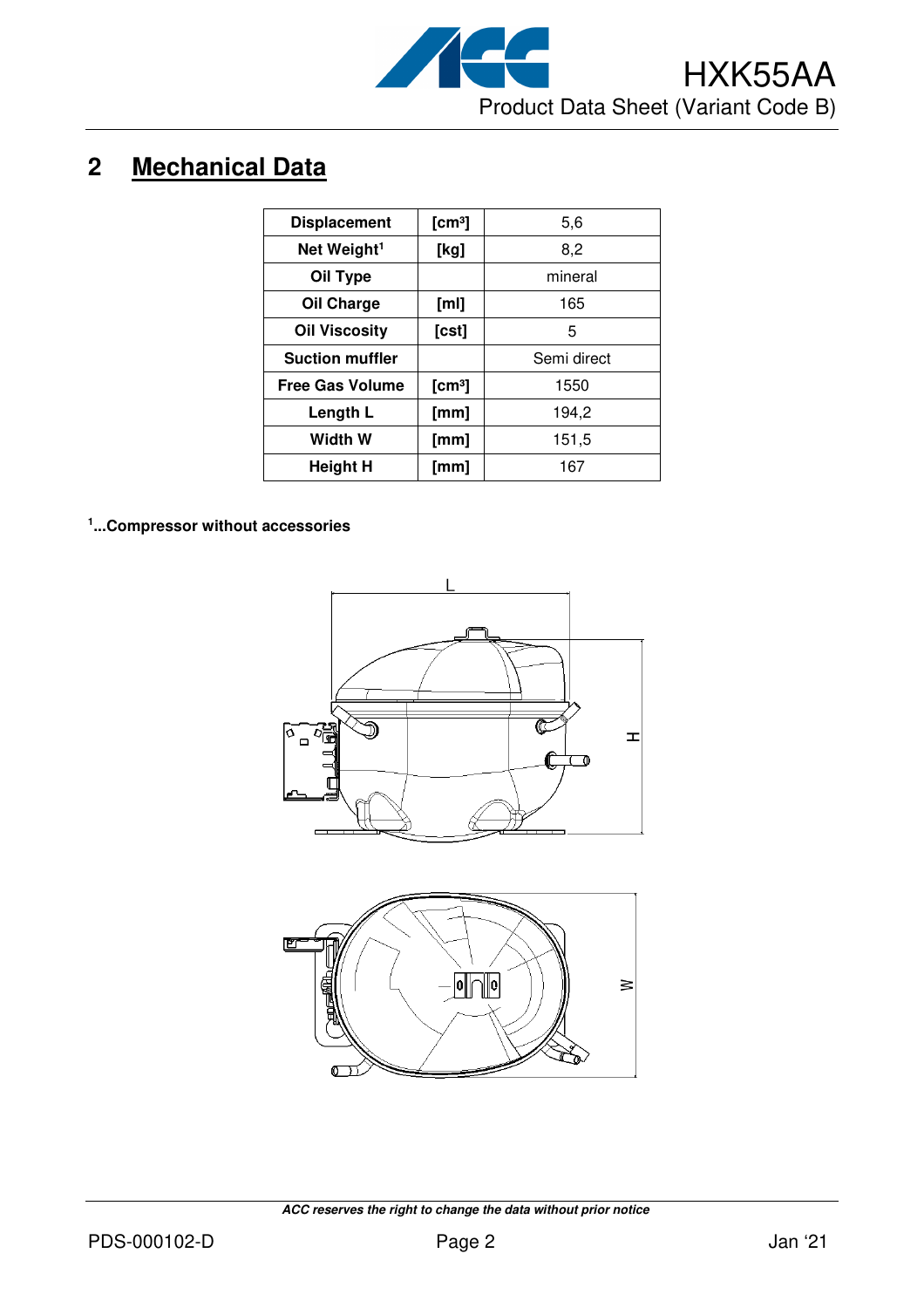

# **3 Electrical Data**

| <b>Power supply</b>                                 | [V]        | $220 - 240$ |
|-----------------------------------------------------|------------|-------------|
| Voltage range <sup>1</sup>                          | [V]        | 187 - 264   |
| <b>Frequency</b>                                    | [Hz]       | 50          |
| <b>Phase</b>                                        | [ph]       |             |
| <b>Motor type</b>                                   |            | <b>RSCR</b> |
| Locked rotor current @ steady<br>state              | [A]        | 2,1         |
| Max. Locked rotor current /<br>measured after 4 sec | [A]        | 8,5/2,6     |
| Main wind. Resistance $@$ 25 $°C$                   | [Ω]        | 37,0        |
| Start wind. Resistance @ 25°C                       | <b>[Ω]</b> | 27,5        |

<sup>1</sup>...Operating and starting (starting condition @ +43°C windings temperature, 3,5 barA equalized **pressure)** 

**All data measured according to EN 60335** 

#### **3.1 Electrical Component Data**

| <b>Terminal board</b>  |             | ECC              |
|------------------------|-------------|------------------|
| <b>Starting device</b> | Code        | K <sub>120</sub> |
| <b>PTC</b>             | <b>Type</b> |                  |
| <b>Run Capacitor</b>   | [µF]        | 2:2,5            |

## **3.2 Motor Protector**

| <b>Motor Protector</b> | <b>BDG</b> | Senbao    |  |
|------------------------|------------|-----------|--|
| Type                   | AE 25 FJ x | B43 115 x |  |
| Code                   | F6         | МW        |  |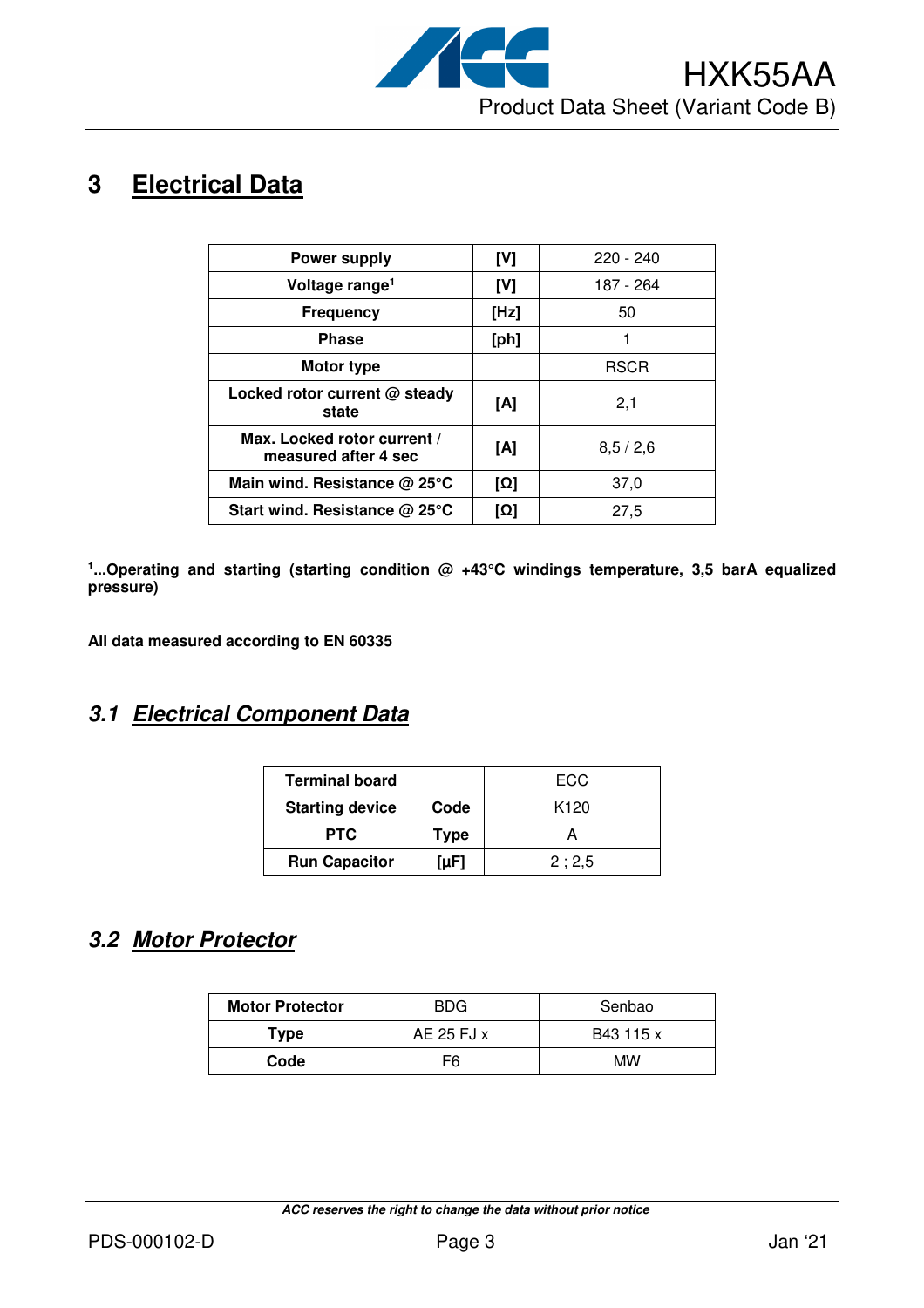

# **4 Performance Data**

### **4.1 Cooling Capacity, COP and Input Power**

|            | Evap. temp. $[°C]$                  |                 | $-35$ | -30  | $-25$ | $-23,3$ | -20   | $-15$ | $-10$ |
|------------|-------------------------------------|-----------------|-------|------|-------|---------|-------|-------|-------|
|            |                                     | 40              | 52,7  | 76,2 | 102,2 | 111,6   | 130,7 | 161,8 | 195,4 |
| ☺          | ု့ငျ                                | 45              | 49.8  | 72,1 | 97,5  | 106,8   | 125,9 | 157,4 | 191,9 |
| temp.      | ASHRAE                              | 50              | 46,8  | 68,0 | 92,8  | 102,0   | 121,1 | 153,0 | 188,5 |
| Condensing |                                     | 55              | 43,9  | 63,9 | 88,0  | 97,2    | 116,3 | 148,6 | 185,0 |
|            |                                     | 60              | 41,0  | 59,8 | 83,3  | 92,4    | 111,5 | 144,2 | 181,6 |
|            | <b>EN12900</b><br>(CECOMAF)<br>[°C] | C <sub>55</sub> | 36,0  | 53,0 | 72,0  | 80,0    | 96,0  | 122,0 | 152,0 |

**Performance Table Cooling Capacity @ ASHRAE / EN12900 (CECOMAF); 220V, 50Hz; [W]:** 

#### **Performance Table COP with RC @ ASHRAE / EN12900 (CECOMAF); 220V, 50Hz; [W/W]:**

|            | Evap. temp. $[°C]$                  |                 | $-35$ | $-30$ | $-25$ | $-23.3$ | $-20$ | $-15$ | $-10$ |
|------------|-------------------------------------|-----------------|-------|-------|-------|---------|-------|-------|-------|
|            |                                     | 40              | 1,47  | 1,77  | 2,07  | 2,17    | 2,37  | 2,67  | 2,97  |
| ල          | ုင္င                                | 45              | 1,41  | 1,69  | 1,97  | 2,06    | 2,24  | 2,52  | 2,79  |
| temp.      | ASHRAE                              | 50              | 1,36  | 1,61  | 1,86  | 1,95    | 2,11  | 2,36  | 2,62  |
| Condensing |                                     | 55              | 1,30  | 1,53  | 1,76  | 1,83    | 1,98  | 2,21  | 2,44  |
|            |                                     | 60              | 1,24  | 1,45  | 1,65  | 1,72    | 1,85  | 2,06  | 2,26  |
|            | <b>EN12900</b><br>(CECOMAF)<br>[°C] | C <sub>55</sub> | 1,07  | 1,27  | 1,45  | 1,52    | 1,64  | 1,82  | 2,00  |

#### **Performance Table Input Power with RC @ ASHRAE / EN12900 (CECOMAF); 220V, 50Hz; [W]:**

|            | Evap. temp. $[°C]$                  |                 | $-35$ | -30  | $-25$ | $-23.3$ | -20  | $-15$ | -10  |
|------------|-------------------------------------|-----------------|-------|------|-------|---------|------|-------|------|
|            |                                     | 40              | 35,8  | 43,0 | 49,3  | 51,3    | 55,1 | 60,5  | 65,7 |
| ල          | ု့ငြ                                | 45              | 35,2  | 42,7 | 49,6  | 51,8    | 56,1 | 62,5  | 68,7 |
| temp.      | ASHRAE                              | 50              | 34,5  | 42,3 | 49.8  | 52,4    | 57,3 | 64,7  | 72,0 |
|            |                                     | 55              | 33,8  | 41,8 | 50,1  | 53,0    | 58,6 | 67,2  | 75,9 |
| Condensing |                                     | 60              | 32,9  | 41,4 | 50,5  | 53,7    | 60,1 | 70,1  | 80,3 |
|            | <b>EN12900</b><br>(CECOMAF)<br>[°C] | C <sub>55</sub> | 33,8  | 41,8 | 50,1  | 53,0    | 58,6 | 67,2  | 75,9 |